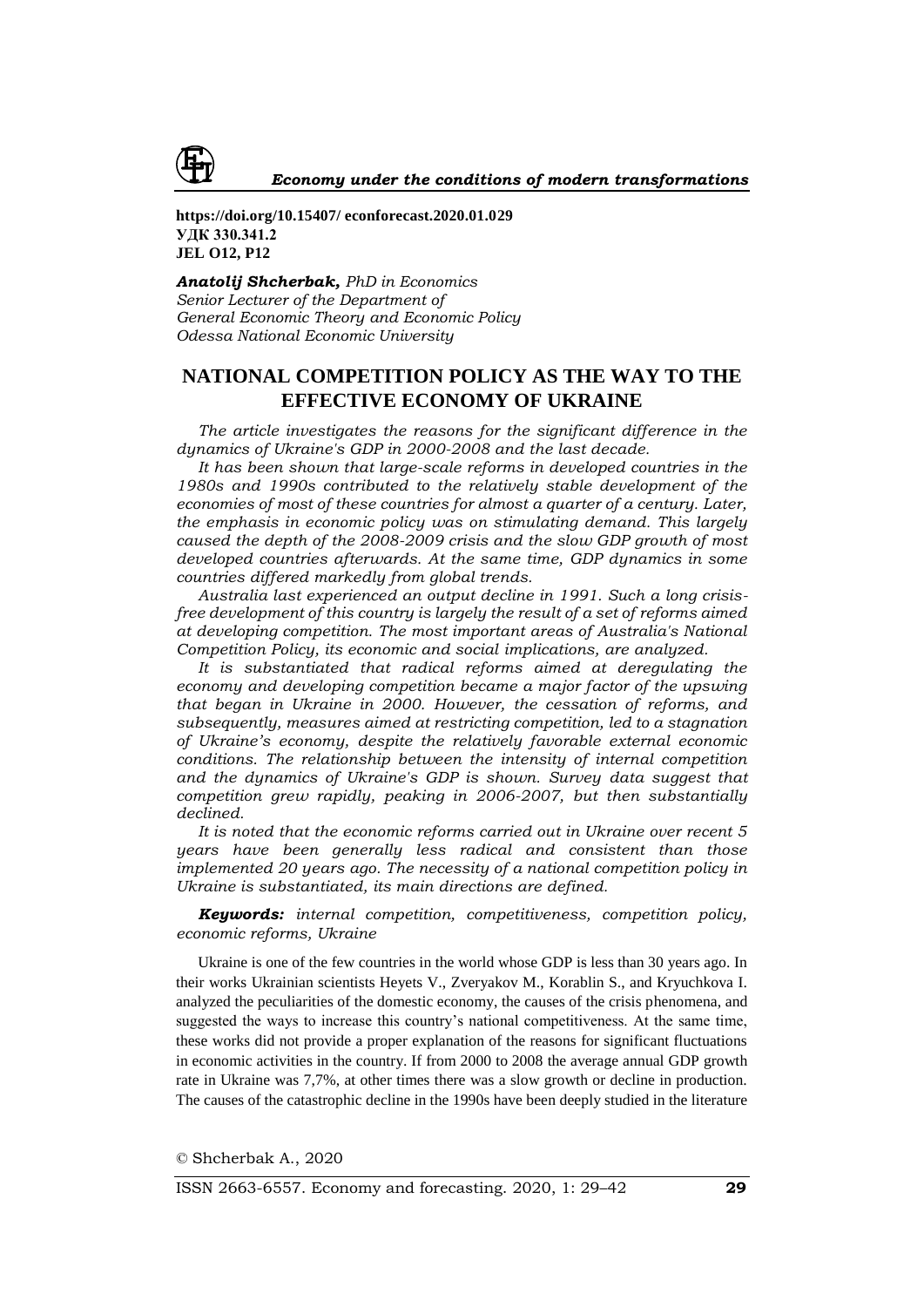

(see, in particular, [1]). However, why Ukraine's GDP has not yet reached 2008 levels has not been properly explained.

**Fig. 1. The average annual world price indices for grain crops and oil (2002–2004 = 100)** *Source:* data compiled by the author according to [3].



**Fig. 2. International rolled steel prices**

*Source:* data compiled by the author according to [4].

There is a point of view that the most important factor of dynamic rise was a favorable foreign economic situation [2, p. 79]. However, this is not the case. As can be seen in Figures 1 and 2, prices for the most important goods of Ukrainian exports in the early 2000s were relatively low. Rolled steel prices exceeded the 1995 level in 2004, and grain crops and oil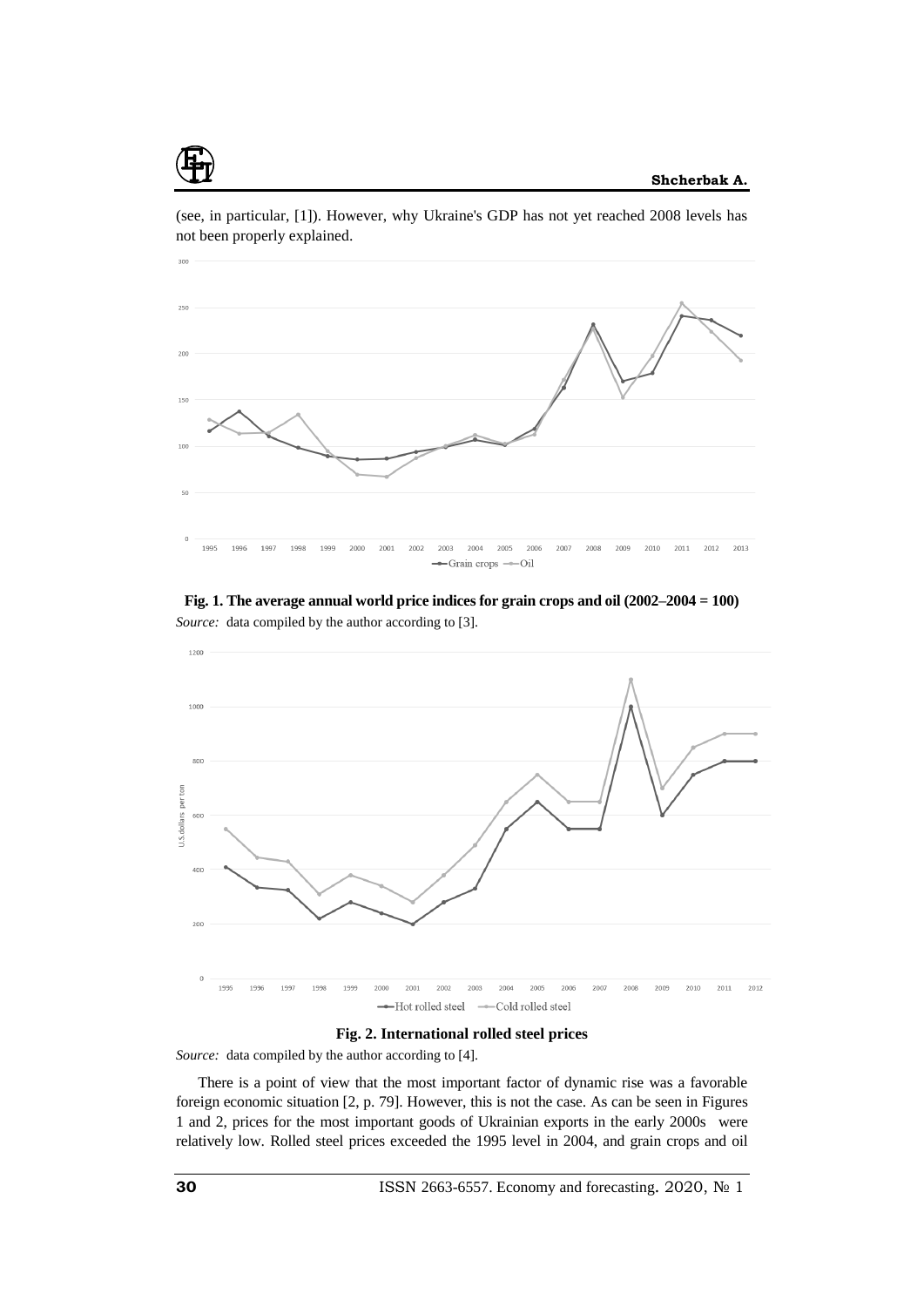

prices even later. The foreign economic situation in the early 2010s was more favorable for Ukraine than ten years earlier. However, in 2012–2013, a stagnation was observed, with a GDP by 6,5% lower than in 2008.

In this regard, the **purpose** of this article is to find out the most important reasons for the significant difference in the dynamics of Ukraine's GDP in 2000–2008 and over the last decade and to provide recommendations for reforming this country's economy.

It should be noted that most experts consider unrealistic our government's plans to increase GDP by 40% in five years. At the same time, in 1999–2004, Ukraine's GDP increased almost one and a half times. Understanding the reasons for the dynamic growth in the 2000s will allow us to make sound recommendations for the authorities.

# **The lost decade**

It's common knowledge that the fundamental characteristic of a market economy is competition. It promotes the efficient allocation of scarce resources, stimulates innovation, and increases productivity. In the theory of competitive advantages Porter M. substantiated that strong internal competition is the most important factor of increase in national competitiveness [5, p. 165]. Empirical data also show that countries where domestic competition is more intense, as a rule, are characterized by higher levels of GDP and its faster growth [6, p. 5]. However, competition is weakened by ineffective government regulation and restrictive business practices of private business. Competition should be supported, protected and encouraged. Reforms aimed at enhancing competition often begin during a crisis, when it is easier to overcome the resistance of the lobby groups.

Crisis phenomena in developed economies in the 1970s and early 1980s stimulated the revision of forms and methods of state regulation. Large-scale reforms aimed at deregulating the economy and developing competition were carried out [7, 8]. Particularly serious changes took place in the power industry, in the gas industry, in transport, and in the field of telecommunications. The deepening of cooperation within the EU, the introduction of the euro, and the EU's enlargement policy contributed to a significant increase in competition in most European countries.

Radical reforms helped to increase competitiveness and sustainable economic growth, and reduce unemployment in most developed countries. Later the emphasis was on stimulating demand in many countries. Populist measures contributed to the hypertrophied development of credit and financial markets that due to the absence of their proper regulation at the national and international levels largely determined the depth of the crisis of 2008–2009.

The crisis stimulated an active search for ways to improve the situation. Thus, the Council of the Organization for Economic Cooperation and Development (OECD) in 2009 approved OECD Recommendation on Competition Assessment. Noting that public policy often unnecessarily restricts competition, the Council for identifying and reviewing these measures by creating appropriate institutional mechanisms. It was recommended to use the Competition Assessment Toolkit, a solid document issued by the OECD in 2007. The Competition Committee was instructed to report to the Council on the implementation of the Recommendation in three years' time [9].

In 2012 the questionnaires were sent to the governments of 52 countries, but only 32 responses were received. However, some governments provided extensive information, while others limited themselves to examples of individual markets. In 2014, the report on "Experiences with Competition Assessment" providing information about the implementation of the Recommendation. The report's authors noted about the impossibility to conclude which countries implemented the Recommendation and to what extent [10, p. 16].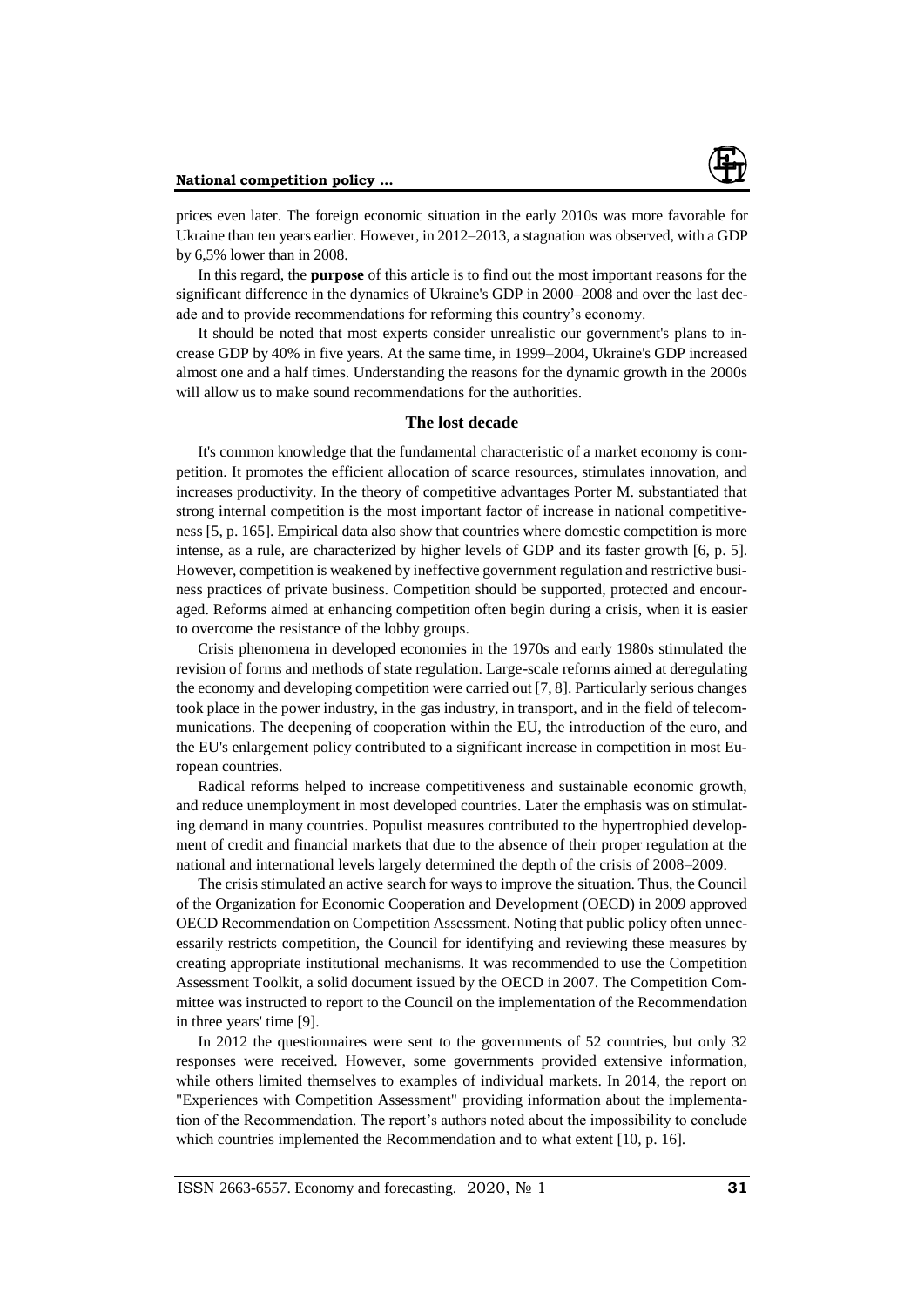The report shows that many countries used the OECD's Competition Assessment Toolkit to assess the impact on competition, which helped remove restrictions on competition or hindered their introduction in a number of markets. However, the OECD Recommendation did not significantly affect the policies of most countries. It should also be taken into consideration that the analysis was based exclusively on data provided by the governments. The questionnaires were requested to provide information on successful cases of competition impact assessment. However, the removal of restrictions on competition in individual markets does not yet indicate the pro-competitive nature of the policy as a whole. Thus, the report states that the Antimonopoly Committee of Ukraine (hereinafter called the AMCU) twice prevented the Ministry of Healthcare from imposing restrictions on competition in the medical services market [10, p. 49]. However, at that time the economic policy of our country was generally pro-monopolistic, which we will discuss in more detail below. The attitude of many governments to competition issues is also evidenced by the fact that 20 governments did not respond at all to the OECD request, and two reports did not contain specific examples and were not used for analysis.

Radical reforms require political will, which is capable of overcoming the resistance of lobbyists and the bureaucracy. The positive results of reforms are not always quick, so reformers need strong nerves. There is always a temptation to take measures that will bring quick profit.

According to the Global Competitiveness Report 2018 prepared by World Economic Forum (WEF), major economic challenges need long-term solutions, but short-termism prevails in governments and corporations around the world. Many productivity-enhancing reforms announced in the wake of the crisis did not materialize or remain incomplete, while other reforms are in danger of being rolled back. [11, p. 1]. The most important means of combating the crisis was monetary policy: the four largest central banks from 2008 to 2017 injected into the economy more than 10 trillion USD. These policies mitigated the negative effects of the Great Recession, but led to lower productivity growth. While the average annual growth of total factor productivity in 2000–2007 was 1%, then in 2011–2017 it was 0,3%. Therefore, WEF experts characterize the post-crisis period as a lost decade for productivity-enhancing [12, p. 4–5].

This affected the most important indicators. Thus, the EU's GDP exceeded the pre-crisis maximum only in 2015. And even after that, economic growth in some countries was unstable, and unemployment remained high. Only in 2018/2019 there was a significant increase in growth. At the same time, the dynamics of GDP in some countries differed markedly from global trends.

The last time Australia experienced a drop in output was in 1991. In 2008–2009, economic growth only slowed. Such a long period of crisis-free development is unique for developed countries. Therefore, it is important to understand the reasons for the country's successful development.

A developed diversified economy existed in Australia as early as in the middle of the twentieth century. However, later development slowed down. In 1950 in terms of GDP per capita Australia ranked the 4th out of 22 developed countries, but in 1990 Australia ranked the 15th [13, p. 3]. At the same time, inflation rose and a high unemployment was recorded. The Australian economy was surrounded by high customs barriers. In the infrastructure sectors, there were state monopolies, whose tariffs for services were too high. Many markets were tightly regulated, including competitive ones. Australia is a federal state (officially the Commonwealth of Australia), consisting of six states and two territories. Their regulations differed significantly, creating interregional barriers.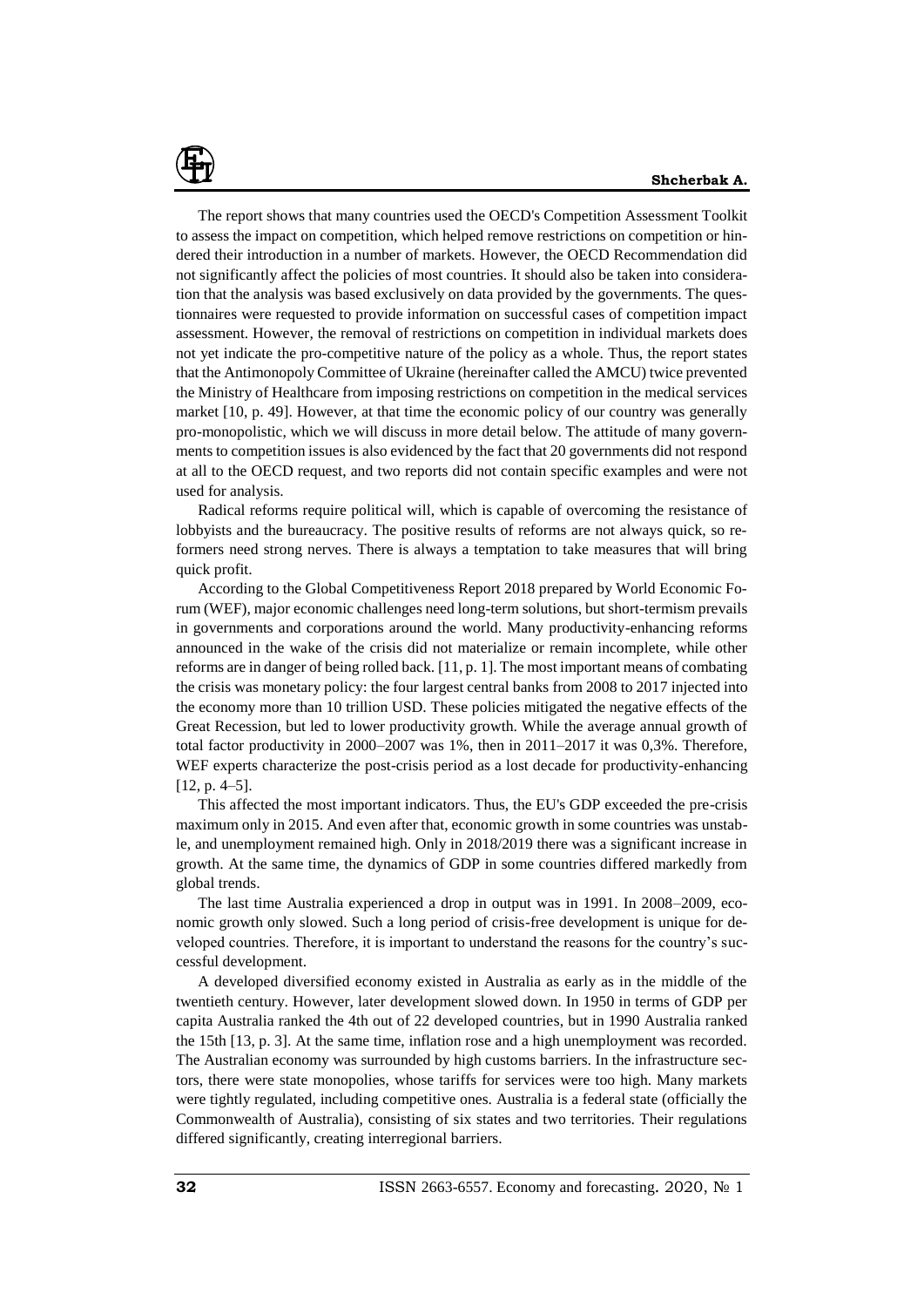

Customs tariffs were gradually reduced since the late 1980s, which intensified competition in many markets. The Council of Australian Governments (COAG) was established for better coordination, their members were the Prime Minister and Heads of State and Territories. The Independent Committee, headed by Prof. F. Hilmer, was commissioned to develop a concept of economic policy reform. In 1993, the Hilmer Committee issued a report outlining a number of recommendations. The most important of them:

– extension of antitrust legislation to the activities of state-owned enterprises;

– ensuring competitive neutrality, in other words, the relinquishing of benefits and subsidies to state-owned enterprises, which give them an advantage over competitors in the private sector;

– identification of regulations restricting competition and their adjustment;

– restructuring of state monopolies in infrastructure sectors, separation of their parts that can operate in competitive markets, and admission of private business to these markets.

In 1995 the Council of Australian Governments launched a comprehensive reform program called the National Competition Policy. In general, it complied with the recommendations of the Hilmer's Committee. The National Competition Council was established as an independent body to assess the progress of governments in implementing agreed reforms.

In reviewing legislation, the guiding principle was that statutory regulations only could restrict competition in case when overall society's benefits from its restriction outweigh the losses and the legislation's objectives cannot be achieved by any other means that would be less restrictive for competition. New legislation too had to comply with this principle. About 1,800 statutory regulations that restricted competition, were identified at the federal, state and territory levels. Adjustments were made to 85% of them [14, p. 9].

Huge changes took place in the infrastructure sectors. While previously there were several state-owned railways, later only railway lines remained state-owned. Transportation on their lines was carried out by private companies which competed with each other. The electricity reform led to the elimination of vertically integrated monopolies that has existed in each state. A national electricity market was created, and consumers were able to choose a supplier. A gas market also appeared. Reforms aimed at developing competition were carried out in the field of telecommunications, aviation and road transport.

Governments published annual reports informing on their achieved progress in revising legislation and other reforms. They were evaluated by the National Competition Council. The reforms were carried out by the Labor Party government, but were generally supported by the opposition. Without this support, it would have been much more difficult to conduct reforms, as the Liberal and National Parties were in power in some states. As part of the National Competition Policy, the Australian Government made significant payments to the states and territories. They depended on the scale of legislative revision and the implementation of other reforms and stimulated their implementation, facilitating the distribution of the benefits of the reforms among the total population.

It was originally planned to complete the reforms by 2000, but later their completion was extended to 2005. In 2006 the Council of Australian Governments approved the National Reform Agenda, which was a continuation and development of the National Competition Policy. The most important areas of the reform were identified, such as: improving the economic environment through further development of competition; and improving regulation, as well as the development of human capital (education, health care, etc.).

The results of the reforms were impressive. Thus, from the early 1990s to 2004, the electricity tariffs decreased by 19%, tariffs for rail freight transportation, and fees on communication services also decreased significantly [14, p. 13]. In 2005, the Productivity Commission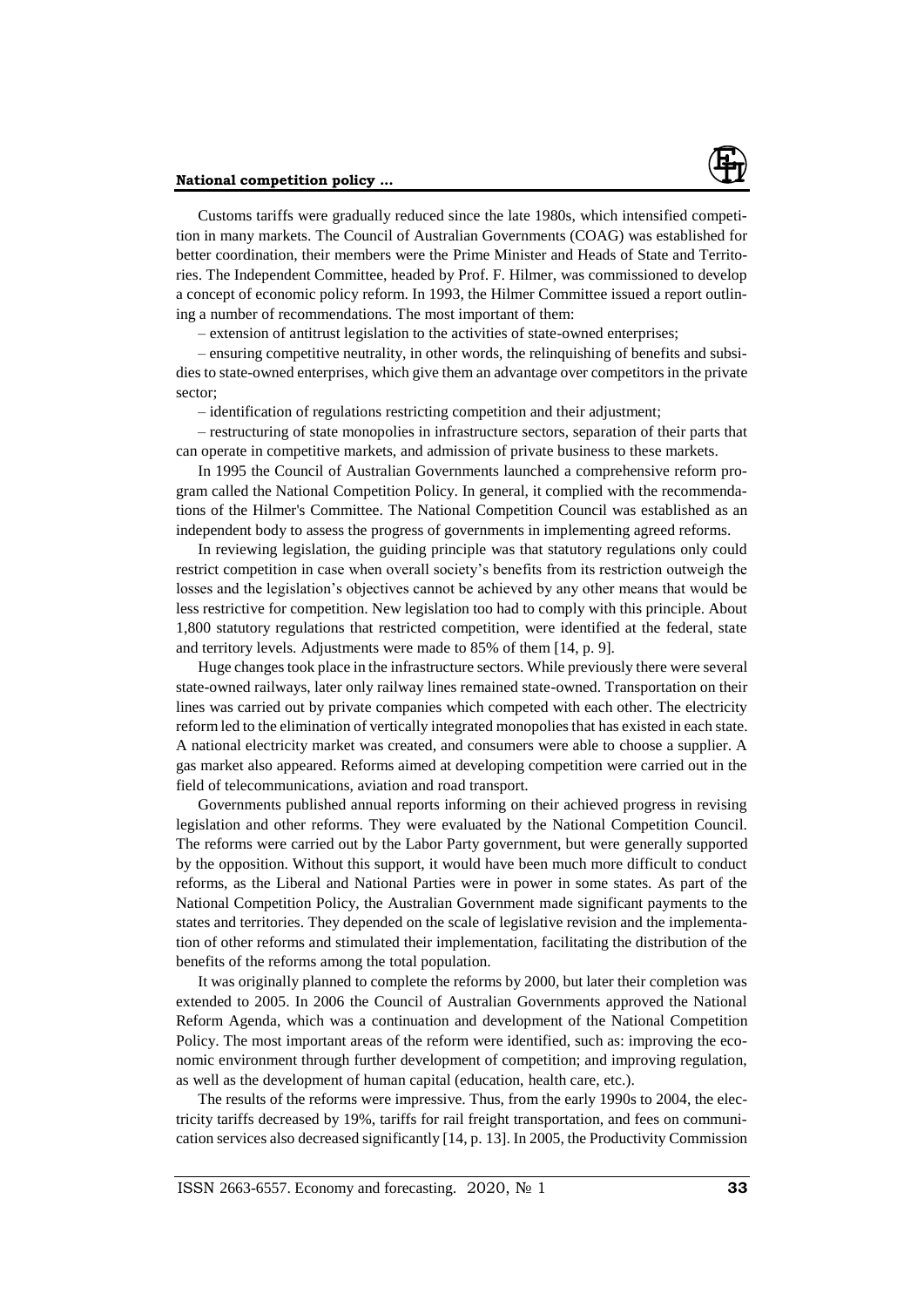

estimated that the annual economic benefits of the reforms were 2,5% of GDP, or 20 billion Australian dollars [15, p. 51]. However, this is the result of calculations for seven sectors, where the effect of reforms was measured. The average annual GDP growth rate in the last decade is 2,4%, which is higher than in most OECD countries. Continuous economic growth for 28 years is a record for developed countries.

### **The reasons of Ukrainian economic growth in the period 2000–2008**

In the 1990s, the countries of Central and Eastern Europe, the Caucasus, and Central Asia, where market reforms were carried out, experienced a transformational decline. But the depth and duration of this decline were different. Thus, in Poland the economic growth began in 1992, in the Czech Republic – in 1993, in Hungary and Slovakia – in 1994, and in the Baltic States – in 1994–1995. The decline was expected to stop in Ukraine, but forecasts did not come true. Therefore, the beginning of the economic rise in 2000 was unexpected for some experts. In 1999 most observers were disappointed in Ukraine because of the hopeless corruption and stagnation, so the rapid growth was surprising,  $-$  noted Åslund A. [16, p. 17–18].

The situation in Ukraine in the late 1990s was very difficult. GDP had fallen almost two and a half times since 1990. Most Ukrainians lived in poverty, and pensions and salaries of government employees were paid with considerable arrears. At the same time, there was a rapid enrichment of people who were close to the power. Under these conditions, a set of radical reforms was carried out.

A simplified system of taxation, accounting and reporting for small businesses was introduced. Tens of thousands of businessmen came out of the shadows and began to pay to the budget, not the "controllers". The adoption of the Law on Licensing of Certain Types of Economic Activity facilitated the development of small business. A clear licensing procedure was established, and the number of entrepreneurs who were required to obtain licenses was reduced several times. On initiative of the State Committee for Entrepreneurship, inspection logs were introduced, which made it possible to reduce the number of inspections.

The tax burden was reduced, in particular, the collection of fees to the Chornobyl Fund was suspended. At the same time, the government overturned more than 250 decisions to provide benefits to individual businesses. During the agrarian reform, state-owned and collective agricultural enterprises were liquidated, and the land was transferred to the peasants. Some peasants expanded their household plots, but most leased the land. The reform gave a significant impetus to the development of agriculture and the agroindustrial complex in general.

Large-scale reforms were carried out in the energy sector. The abolition of unjustified benefits, the transition to payment with exclusively "live" money instead of monetary surrogates led to the fact that, according to Åslund A, the amount of liquidated rent in the energy sector was about 13% of official GDP [16, p. 10]. A significant part of these funds went into the budget, which allowed timely payment of pensions and salaries to state employees.

The improvement of conditions for business activities led to the fact that in three years (1999–2002) the number of small enterprises increased by 32%, and the number of entrepreneurs increased almost one and a half times. Competition intensified significantly, as evidenced by data from State Statistical Surveys regarding the factors that restrict the production. Some enterprises note about high competition from domestic similar products, which can be considered as an indicator that reflects the intensity of domestic competition. In 1999, 11% of industrial enterprises felt significant competition from other domestic producers, in 2003 – 30%, and in 2006 – 35%. Data on the dynamics of the domestic competition intensity in industry and GDP of Ukraine (Figure 3) proves that Porter's M. ideas about strong internal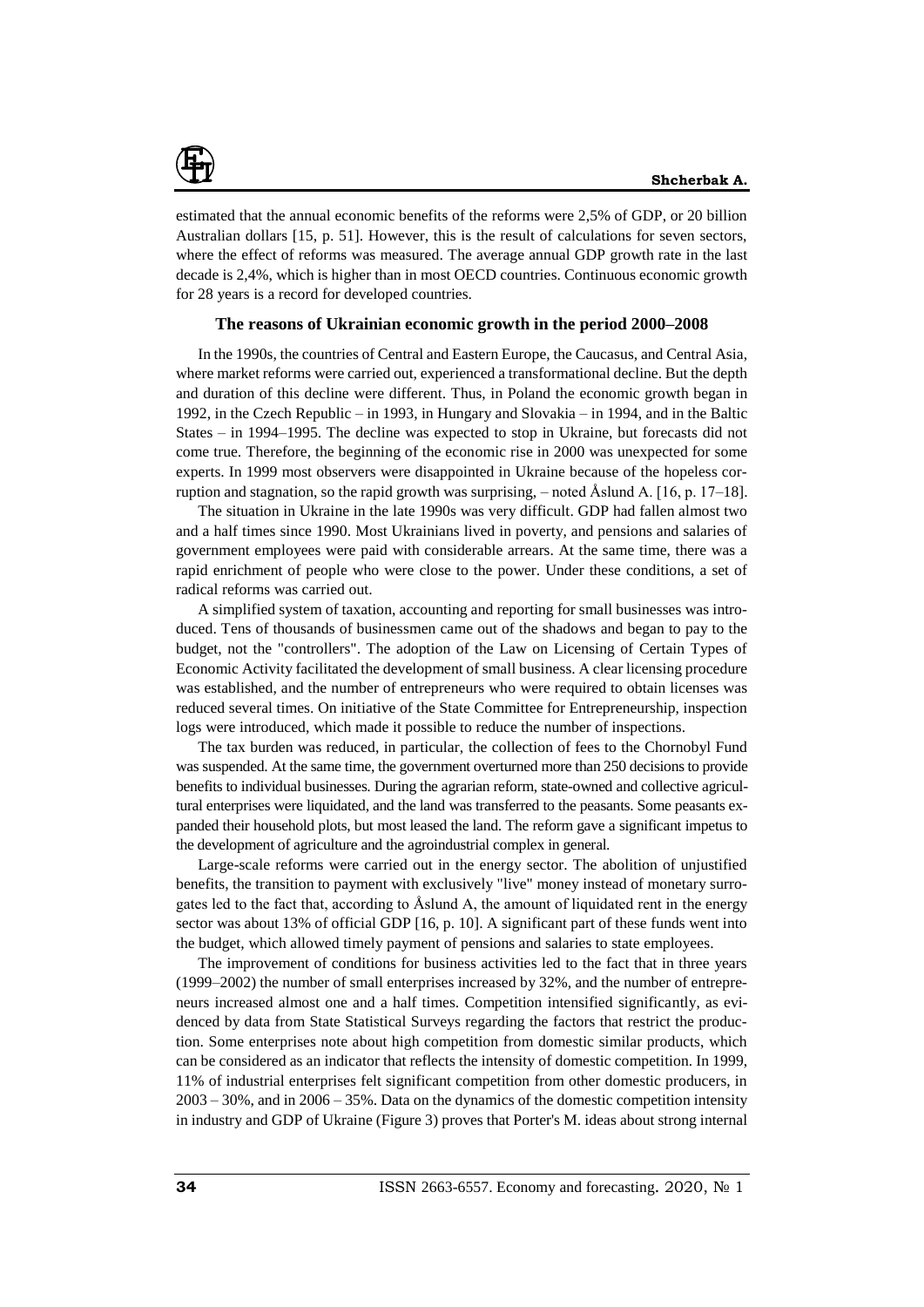

#### **National competition policy ...**

competition as the most important factor of dynamic economic growth and increasing competitiveness are also true for our country. This figure shows the data on industry competition, but similar trends were also observed in construction and transport [17, p. 9–10].

Most reforms were carried out in 2000. Consequently, in the same year GDP increased by 6% and industrial output – by 12%. Certainly, the measures taken earlier played an important role as well, such as: achieving macroeconomic stabilization, privatization of most enterprises. However, without the reforms mentioned above, economic growth would have started later and would not have been so rapid.



**Fig. 3. The dynamics of Ukraine's GDP and the domestic competition intensit in industry**

Source: data compiled according to [18, p. 95] and the State Statistics Service of Ukraine<sup>1</sup>.

The availability of significant unused capacities was important. However, they also existed in the 1990s. The reforms that provided a more favorable environment for entrepreneurship caused the deconservation of that much of the unused equipment.

During the economic growth in 2000s, there are two stages. During the first four years, improving business conditions as a result of reforms played a key role. However, after 2001, systemic reforms were halted. In particular, the agrarian reform was not continued, and the land market still was not created. However, some reforms were implemented. Thus, personal income tax rates were significantly reduced. Since 2004, the rising prices for raw materials exports and foreign capital inflows (largely speculative) become increasingly important as factors of economic growth. As can be seen from Fig. 3, the intensity of domestic competition reached a maximum in 2006–2007, then it significantly decreased. This was due to the deterioration of the business climate as a result of increased corruption, raiding etc.

# **Ukraine: a crony capitalism or a competitive economy**

After taking office, President Viktor Yanukovych approved the Program of Economic Reforms for 2010–2014. However, the reforms were only declared, while the state policy was actually aimed at suppressing competition. Thus, the Regional Gas Company established control over most of the regional gas distribution companies. In 2010–2011, Ostchem Holding merged four out of six mineral fertilizer companies in Ukraine.

In some cases, the government actually created monopolies itself. In 2011, three energy generating companies were privatized: Dniproenerho, Zakhidenergo and Kyivenerho. One of the conditions of the tender was that the applicant had to load 70% of the capacity with coal

ISSN 2663-6557. Economy and forecasting. 2020, № 1 **35**

 $\overline{a}$ 

 $<sup>1</sup>$  Due to the change in the methodology of business surveys, data on the intensity of competition</sup> after 2011 are not available.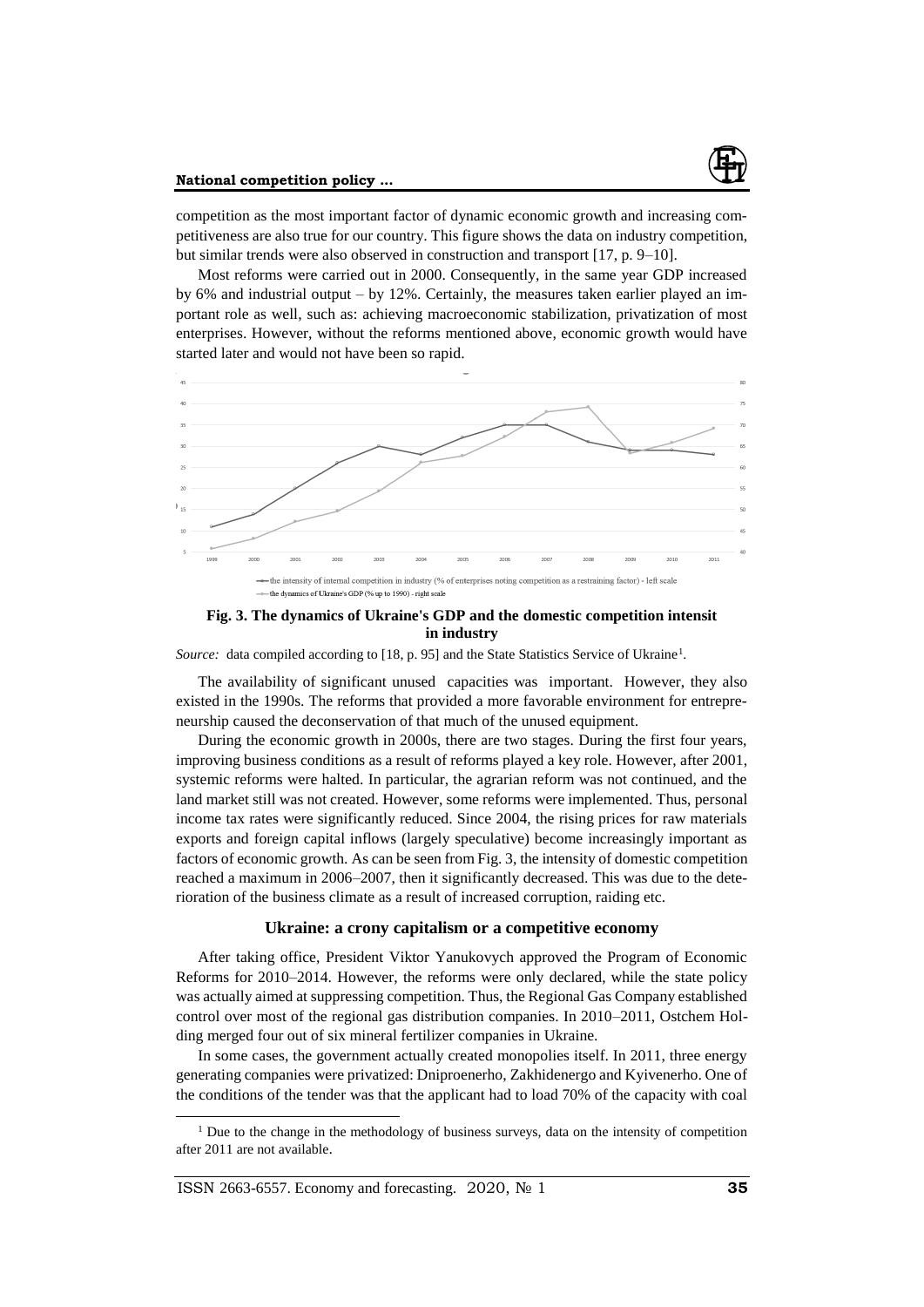

of Ukrainian origin. DTEK could fulfill this condition and acquired these companies. Similar processes took place in a number of other industries. That is why Ukraine's real GDP did not change in 2012, and later in 2013 it increased by 0,2%. In this case, as can be seen from Fig. 1 and 2, prices for key items of Ukrainian exports were quite high.

The result of such a state policy was a model of the economy, characterized as crony capitalism. Ukrainian features are studied in the work on "Crony capitalism in Ukraine: economic implications". It states that up to 2% of domestic firms have political ties, accounting for about 20% of turnover. Politically connected firms are usually larger than ordinary firms, but they grow slowly, are less profitable, and pay less taxes. They are also less productive: their total factor productivity is by 43,7–65% lower than that of politically independent firms. According to the authors, if all politically connected firms are replaced by firms without political ties, the Ukrainian economy will grow by 1–2% faster [19].

The negative consequences of crony capitalism can be well traced if we analyze the situation at the level of industries, and sectors of the economy. Thus, the presence of more than 300 oil and gas fields in Ukraine provides favorable opportunities for a significant reduction or even cessation of energy imports. In 2018, twenty one billion cub. m. of gas was extracted, which is by 25% less than in 1990. During this period, oil output almost halved. And this is explained not only by the insufficiently effective activity of Naftogaz of Ukraine.

In 2018, the Center for Combating Corruption published an analytical report "Who owns the oil and gas fields of Ukraine?" It states that 204 specific permits for the use of oil and gas fields were issued to private companies. There are almost no well-known foreign companies among these companies. At the same time, half of the specific permits are held by companies owned by oligarchs, MPs, and former officials [20]. Auctions have been held only in recent years.

Ukrainian markets are highly concentrated, and many of them are dominated by state-owned enterprises and firms with political ties, according to a report prepared by the World Bank. At the same time, the entry of new producers into domestic markets is limited. The average entry density in private sector (this indicator reflects the number of newly established private firms per 1,000 working-age population) in 2006–2016 was low both by world standards and compared to most Central and Eastern European countries. This indicates the existence of significant barriers to entry due to the government regulation and policy of dominant firms [21, p. 20, 21]. This market structure significantly weakens competition and undermines incentives to increase efficiency. Therefore, strengthening competition policy is crucial for the dynamic economic and social development of Ukraine. We cannot but agree with this.

A number of important reforms have taken place over the last five years. It was stated that the scale of reform is unprecedented in our history. However, this is not entirely true. On the one hand, the reforms were carried out in the areas where they had never been carried out before, such as: law enforcement, and medicine. However, economic reforms in the late 1990s were generally more radical. On the other hand, no less important is the social orientation. 20 years ago, the budget was significantly replenished as a result of limiting the profits of the oligarchic groups. At the same time, real wages almost doubled in five years (1999– 2004). It was different in recent years.

Obviously, under the conditions when Ukraine has lost a significant part of its production potential and military expenditure has increased, a significant raise in living standards is impossible. However, successive reforms would better offset the negative effects of the Russian aggression.

Kryuchkova I. analyzed changes in the distribution of income between sectors of the economy. The share of households in gross disposable household income (GDHI) decreased from 80,4% in 2013 to 62,7% in 2016 [22, p. 16]. This was primarily due to higher utility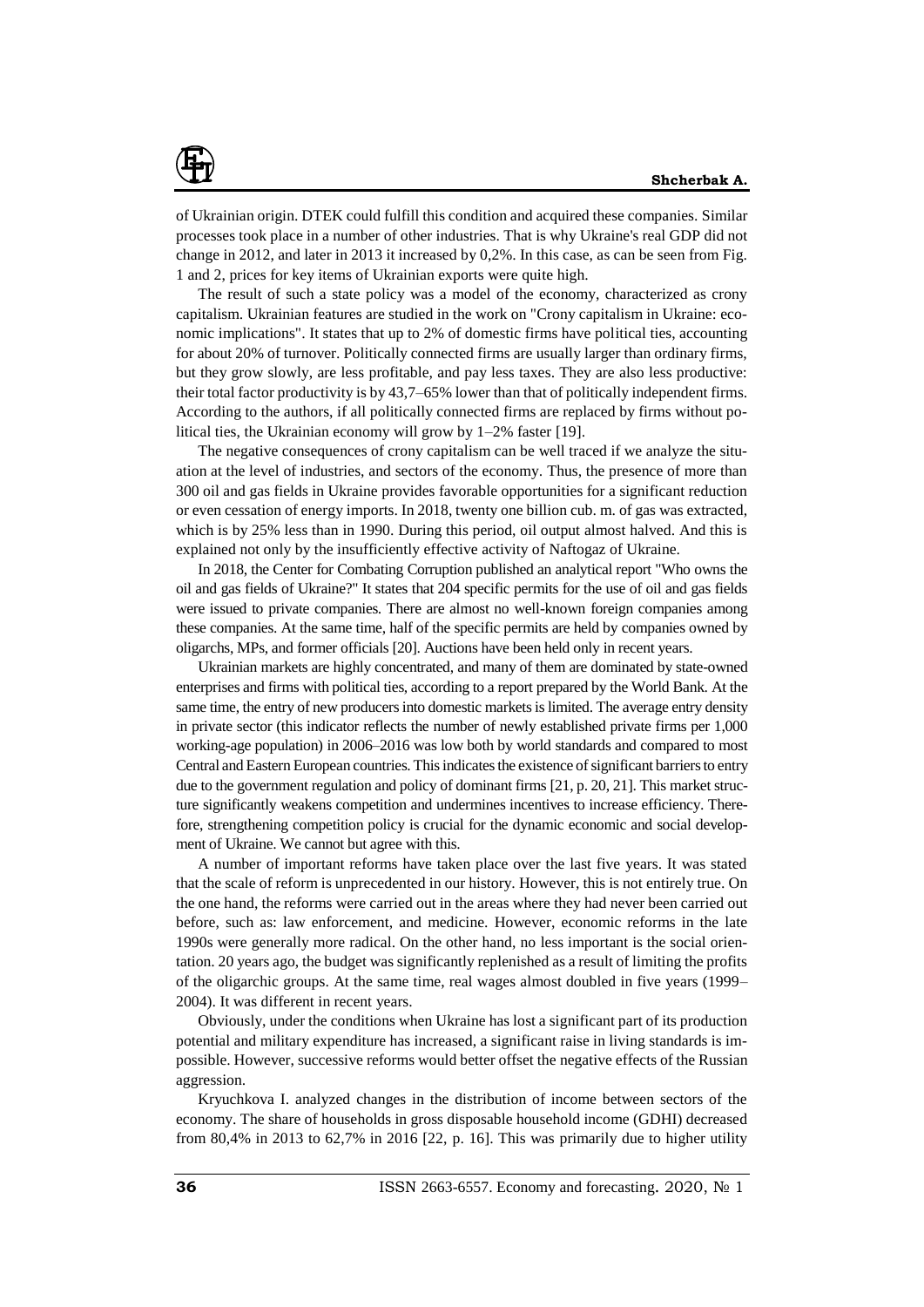

tariffs. There was a large-scale redistribution of revenues in favor of public and private companies operating in energy, water supply and some other industries. The budget deficit was reduced through pensions and social expenditures. At the same time, the income of most oligarchic groups was not limited.

Some measures aimed at the development of entrepreneurship have been taken place: reduction of the single social contribution, some deregulation measures, and a repeal of unjustified benefits. At the same time, other measures have been taken that negatively affect business activities: strengthening punitive sanctions, etc. As a result, although the number of small business enterprises (small businesses and individual entrepreneurs) in 2018 increased by 7% compared to 2013, and the number of their employees decreased by 3%.

The launch of a new electricity market in 2019 led to a significant increase in tariffs. It may seem strange, since the creation of the electricity market in Australia and a number of other countries caused tariff cuts. While the electricity market in Ukraine is dominated by DTEK, the tariffs will not be reduced. At the same time, the structure of this market continues to deteriorate: in 2019, the Antimonopoly Committee of Ukraine (AMCU) allowed DTEK to acquire Odesaoblenergo and Kyivoblenergo.

Ukraine needs the National Competition Policy  $-$  a set of measures aimed at limiting monopoly and developing competition. The most important areas of reform are:

– demonopolization of the economy;

– elimination of anti-competitive provisions from the legislation;

– privatization;

– ensuring competitive neutrality, leveling the competition.

In the 1990s, Ukraine implemented the State Program for the Demonopolization of the Economy and the Development of Competition. Hundreds of monopolistic structures were liquidated, as a result of which more than 6400 independent business entities appeared on the markets [23, p. 98]. Unfortunately, liquidated monopolies were later replaced by new ones in several markets.

On September 5, 2019 the AMCU decided to forcibly split the Ostchem group of companies. But this decision was not easy to implement. Ostchem officials said they would challenge it in court. It should be noted, that in the United States thirty-three monopolistic structures were split on the initiative of antitrust authorities in the ХХ century. At the same time, the courts often ruled out against the United States Department of Justice Antitrust Division. In most other countries, such measures were not implemented at all.

Ostchem's monopoly position, as well as the monopolization of some other markets, is the result of the AMCU's unsatisfactory concentration control. Earlier the committee retained some independence. For example, in 2004 the AMCU refused the Donetsk company Sarmat to buy a controlling stake of Obolon, as this would have significantly restricted competition in the beer market. Unfortunately, the situation has not fundamentally changed since 2014. The merger control system needs to be revised. It is much easier to prevent a monopoly than to fight it.

Competitive agencies of developed countries treat such issues differently than the AMCU. Thus, in 2019 the European Commission blocked the operation to merge the steel assets of the German industrial group ThyssenKrupp with the assets of the Indian Tata Steel. Consent to integration is often accompanied by structural requirements. For example, when Exxon and Mobil merged, the newly formed alliance was forced to sell more than 2,400 gas stations (15% of their total number) and a refinery in California [24, p. 31].

Due to the fact that the forced division of monopolistic structures is a difficult task, it is necessary to actively use other ways of demonopolizing markets, stimulating the entry of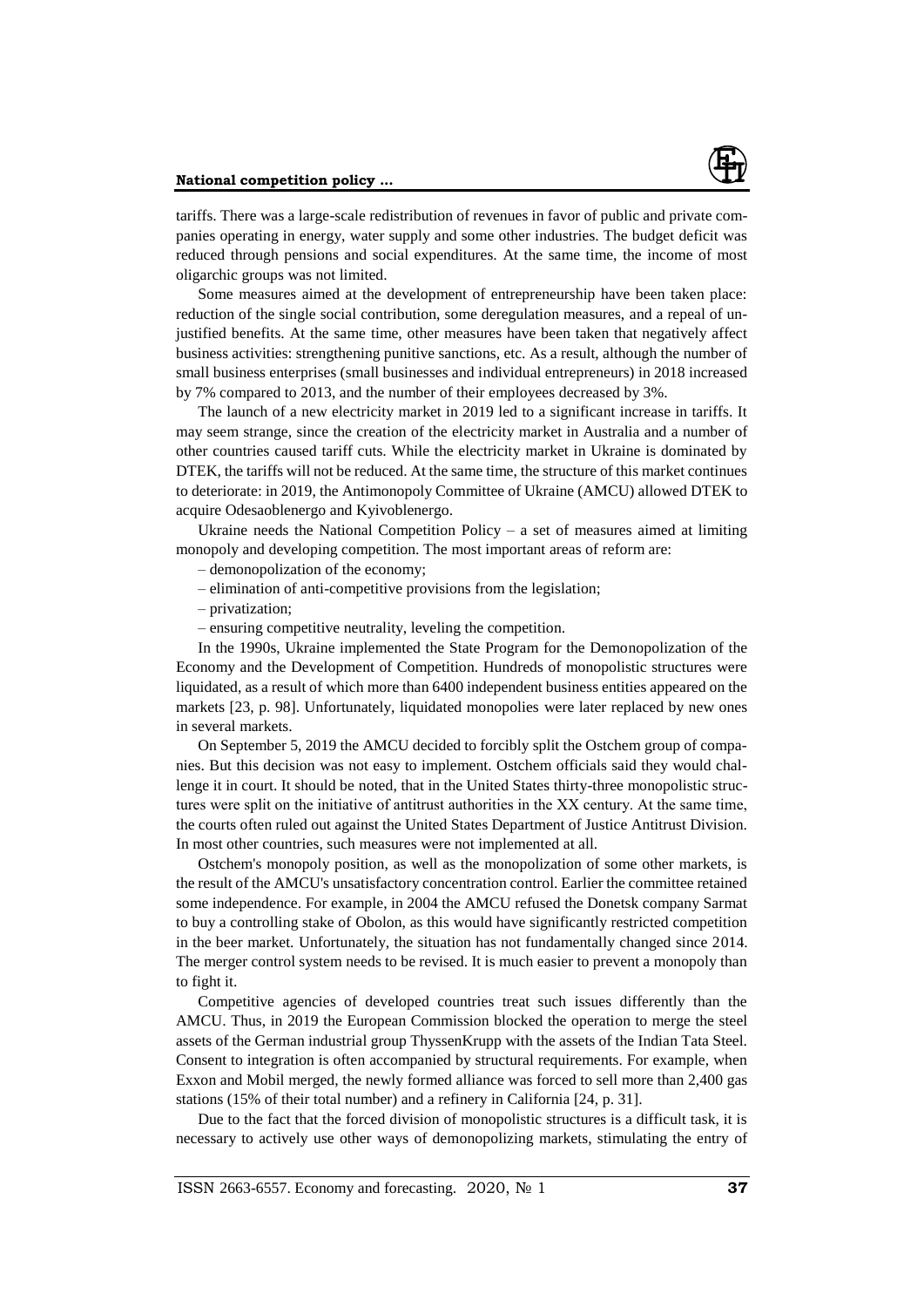

domestic and foreign companies by reducing customs barriers, and supporting small and medium-sized businesses.

"Prior to pressing the accelerator pedal, first release the brakes" [1, p. 357] - that was recommended by Western experts of the Government of Ukraine in the 1990s. However, our government constantly introduced new restrictions on competition. In order for the economy to develop dynamically, anti-competitive provisions should be removed from Ukraine's legislation. To identify them, you can use the Guidelines for assessing the impact of regulations and draft acts on competition, developed by the AMCU [25]. This document is based on the best world experience. While drafting the document, the OECD Competition Assessment Toolkit was used.

The Guidelines contain a checklist of 14 issues that allow to identify the impact of statutory regulations on competition. If it turns out that they can restrict competition (by limiting the number of sellers, reducing their motivation to compete, limiting the choice of the customer, etc.), it is necessary to look for alternative ways to solve the problem. Based on the study of domestic and foreign experience, the document provides recommendations how to achieve the set policy goals or correct significant market shortcomings, at the same time avoiding unnecessary restrictions of competition.

These Guidelines are used by the AMCU when considering lawsuits and approving draft regulations. They are of a recommendatory nature for executive authorities and local selfgovernment bodies. Following the example of Australia, it is useful to use this document for systematic work to identify and further adjust regulations that contain restrictions on competition. Such work should be carried out primarily in the markets with the greatest impact on economic development and the welfare of citizens.

The authors of the above-mentioned World Bank report propose to the Ukrainian authorities to provide a competitively neutral economic environment that minimizes the advantages of state-owned enterprises and politically connected firms. This is not by accident. According to the World Economic Forum's Global Competitiveness Report 2019, Ukraine ranks 104th out of 141 countries in terms of the distorting impact of taxes and subsidies on competition.

There is a good tool to correct this situation – the Law of Ukraine "On State Aid to Business Entities". The adoption of this Law in 2014 was a great success, given that the Verkhovna Rada had twice (in 2004 and 2007) rejected the relevant bills. The authorized body for state aid control is the AMCU, where a relevant department is established. The above mentioned law came into full force in August 2017, and we should not expect rapid changes. At the same time, the fact that in 2018 only two decisions were made to declare the new state aid inadmissible for competition is alarming.

Certainly, not everything here depends on the AMCU. Most of the 185 decisions made by the committee as a result of the consideration of state aid cases concerned local self-government bodies. Only five concerned ministries, departments and five more – the Public Administration [26, p. 11]. Assistance from the state budget amounted to 4% of all state aid, while the information about it was received by the AMCU [26, p. 30]. Local governments of Kharkiv, Vinnytsia, Zhytomyr and some other regions (not all of them) agree with the committee on state aid decisions. At the same time, most ministries and departments, including the Ministry of Finance, ignore the requirements of the Law of Ukraine "On State Aid to Business Entities" and the Budget Code, which require adding a copy of the AMCU decision to the budget request for state aid.

It was important for our government to report on the implementation of one of the obligations set out in the Association Agreement between Ukraine and the EU. Therefore, the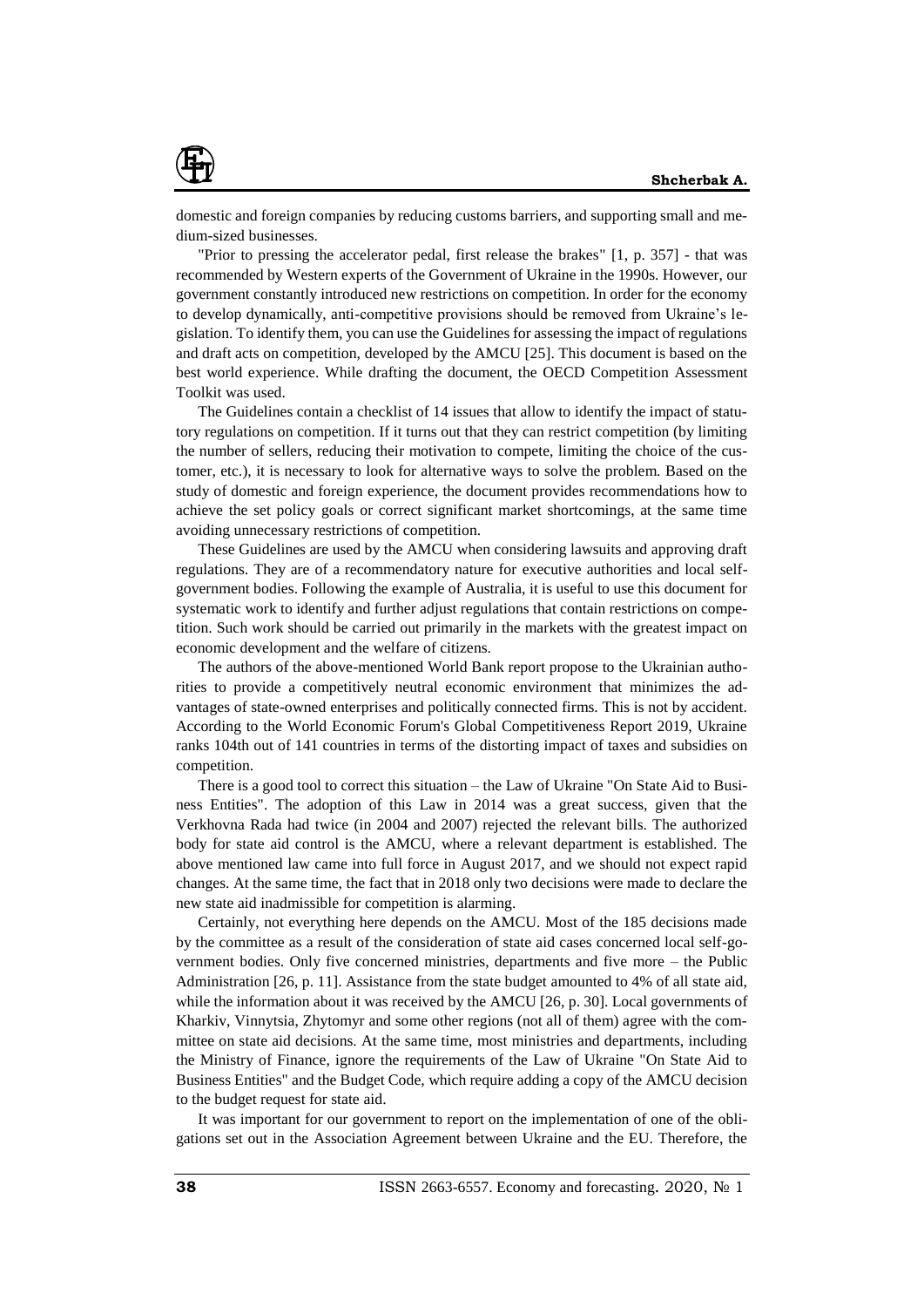

State Aid Law was adopted, but they are in no hurry to implement it. This position should be reconsidered. The effective control over state aid should become one of the government's priorities, as it will provide significant budget savings, and minimize distortions of competition from the provision of this assistance.

You have to pay three times for state property, – noted Porter M. Firstly. First, with low efficiency and the lack of dynamism. Secondly, with the adverse effects of inefficient production on the industries, which are forced to buy public sector products. Thirdly, with the insufficient level of demand from state-owned enterprises as consumers. Procurement decisions are often influenced by political considerations, many procurements are made in the absence of competition [5, p. 759].

Therefore, the privatization of most state-owned enterprises is necessary. This should take into account the negative experience of privatization in the energy sector, as a result of which DTEK has become a monopolist. "Ways of privatization should promote the creation of healthy internal competition, rather than replacing the state monopoly with a private monopoly," noted Porter M. [5, p. 760]. This can be achieved in Ukraine if the terms of the tenders do not prevent the participation of competitive firms, and the AMCU will become more effective in controlling the concentration.

### **Conclusions**

In the 1980s and 1990s, large-scale reforms were carried out in developed countries aimed at deregulating the economy and developing competition. They contributed to the fairly sustainable development of the economies of most of these countries for almost a quarter of a century. However, later in public policy, the preference was given to measures stimulating predominantly consumer demand. This largely determined the depth of the 2008–2009 crisis and the sluggish development of the economies of many countries in the subsequent period. At the same time, the dynamics of GDP in some countries differed markedly from global trends.

Australia developed dynamically and last experienced a drop in production in 1991. One of the most important reasons: from 1995 to 2005 in the country successfully implemented the National Competition Policy, a set of successive and interrelated reforms. In 2006, the National Reform Agenda was launched, which is a continuation and development of the National Competition Policy.

The positive impact of competition on economic development is clearly confirmed by the experience of Ukraine. A complex of radical reforms aimed at deregulating the economy, developing competition, leveling its minds, became the most important driving force of the upswing that began in 2000. However, the reforms were soon curtailed. Since 2010, public policy was aimed at suppressing competition. As a result, GDP growth stopped, despite the relatively favorable foreign economic situation. This shows that economic policy has a more significant impact on the development of Ukraine's economy than world prices for key domestic exports. Deep and consistent reforms can ensure a dynamic growth, even in unfavorable foreign economic conditions. At the same time, policies aimed at restricting competition lead to economic stagnation even with high prices for exported goods.

Over the past five years, Ukraine has carried out a number of important economic reforms. However, they were less radical and consistent than those conducted in the 1990s. Ukraine needs a National Competition Policy – a set of measures aimed at limiting monopoly and developing competition. The most important areas of reform are: demonopolization of economy; elimination of anti-competitive provisions from the legislation; privatization; ensuring competitive neutrality, and leveling the conditions of competition.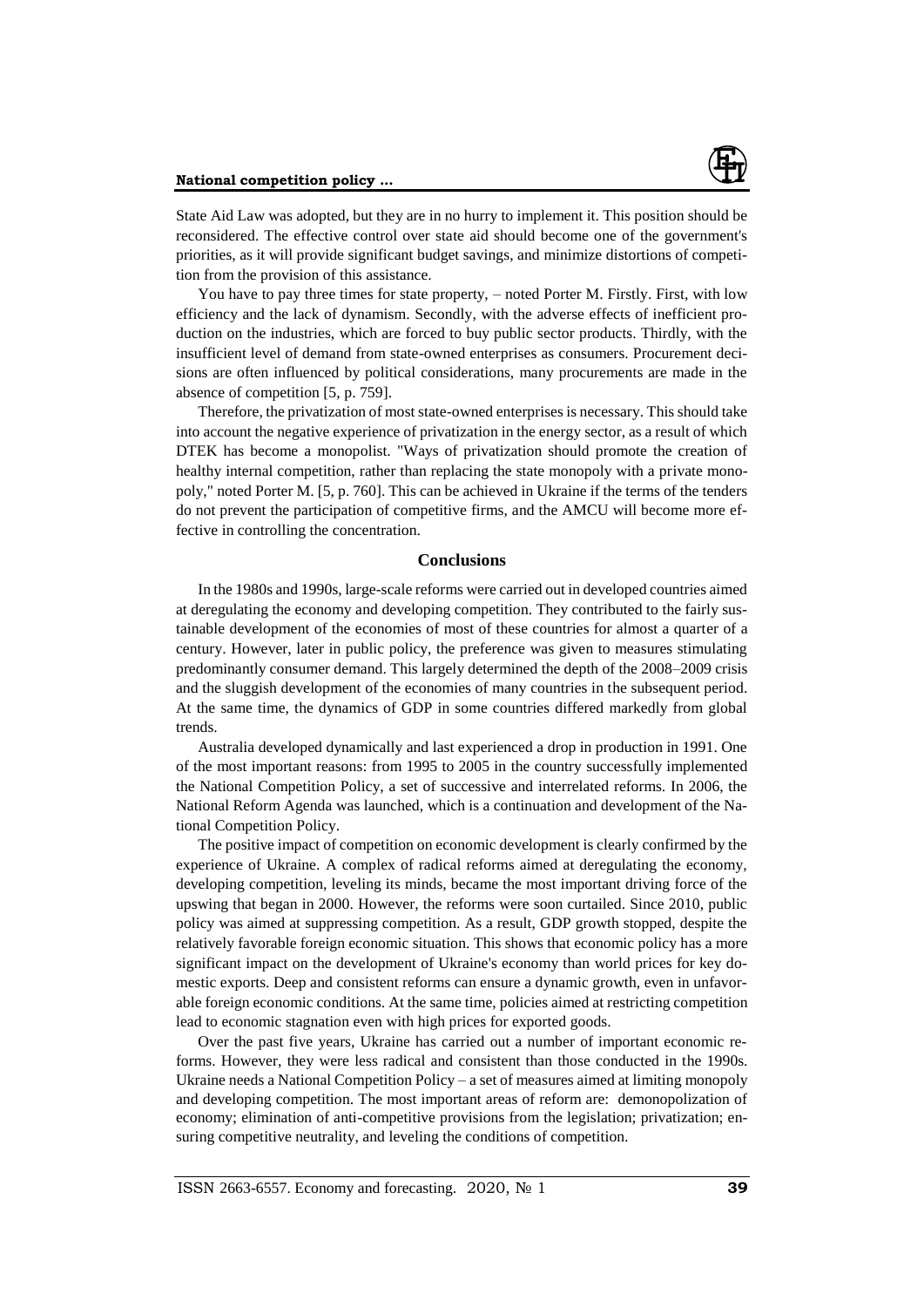

### *References*

1. Zidenberg, A., Hoffman, L. (Eds.). (1998). Ukraine on cross-roads. Lessons are from international experience of economic reforms. Kyiv: Feniks [in Ukrainian].

2. Korablin, S. (2016). The "lagging growth" model: economic factors and consequences for Ukraine. *Ekon. prognozuvannâ – Economy and forecasting*, 2, 74-85. <https://doi.org/10.15407/eip2016.02.071>[in Ukrainian].

3. FAO food prices index. Retrieved from: http://www.fao.org/worldfoodsituation/foodpricesindex

4. IndexMundi. Commodity prices. Retrieved from: https://www.indexmundi.com/commodities/

5. Porter, M. (1993). Competitive Advantage of Nations. Moscow: Mezhdunarodnye otnoshenija [in Russian].

6. Dutz, M., Khemani, R.S. (2007). Competition Law and Policy. Challenges in South Asia. The World Bank. Retrieved from http://documents.worldbank.org/curated/en/216041468101344634/Competition-law-andpolicy-challenges-in-South-Asia

7. Viskusi, V. Kip, , Vernon, J.M., Garington, J.E. (2004). Economics of regulation and antitrust. Kyiv: Osnovy [in Ukrainian].

8. Matthews, K., Minford, P., Nickell, S., Helpman, E. (1987, October). Mrs Thatcher's Economic Policies 1979-1987. *Economic Policy*, 2: 5, 57-101. https://doi.org/10.2307/1344621

9. OECD (2009). OECD Recommendation on Competition Assessment. Retrieved from http://www.oecd.org/daf/competition/oecdrecommendationoncompetitionassessment.htm

10. OECD (2014). Experiences with Competition Assessment. Report on the Implementation of the 2009 OECD Recommendation. Retrieved from https://www.oecd.org/daf/competition/Comp-Assessment-ImplementationReport2014.pdf 11. World Economic Forum (2018). The Global Competitiveness Report 2018. Retrieved

from https://www.weforum.org/reports/the-global-competitveness-report-2018

12. World Economic Forum (2019). The Global Competitiveness Report 2019. Retrieved from https://www.weforum.org/reports/the-global-competitveness-report-2019

13. Parham, D. (2002). Microeconomic reforms and the revival in Australia's growth in productivity and living standards. Conference of Economists, Adelaide. Retrieved from: https://pdfs.semanticscholar.org/76c3/6eec48b81cb6d6e999e76e991207fff09eb6.pdf

14. Sims, R. (2013). Driving prosperity through effective competition. The Mexico Forum 2013. Mexico City. Retrieved from https://www.accc.gov.au/speech/driving-prosperitythrough-effective-competition

15. Productivity Commission (2005). Review of National Competition Policy Reform. Inquiry Report No. 33. Commonwealth of Australia, Canberra. Retrieved from: [www.pc.gov.au/i](http://www.pc.gov.au/)nquiries/ completed/national-competition-policy/report/ncp.pdf

16. Oslund, A. (2002). Why did the economy growing recommence in Ukraine? Institute of economic researches and political consultations, Scientific materials, 15. Retrieved from <http://www.ier.com.ua/> files/publications/WP/2002/WP\_15\_ukr.pdf [in Ukrainian].

17. Shcherbak, A. (2018). Competition as a factor of economic growth: world experience and Ukrainian realities. *Ekonomika Ukrainy – Economy of Ukraine*, 8, 3-15 [in Ukrainian].

18. Trends in the development of competitive relations in the economy of Ukraine in 2010. R & D report (2011). Center for Comprehensive Studies on Antitrust Policy. State registration No. 0111u003966 [in Ukrainian].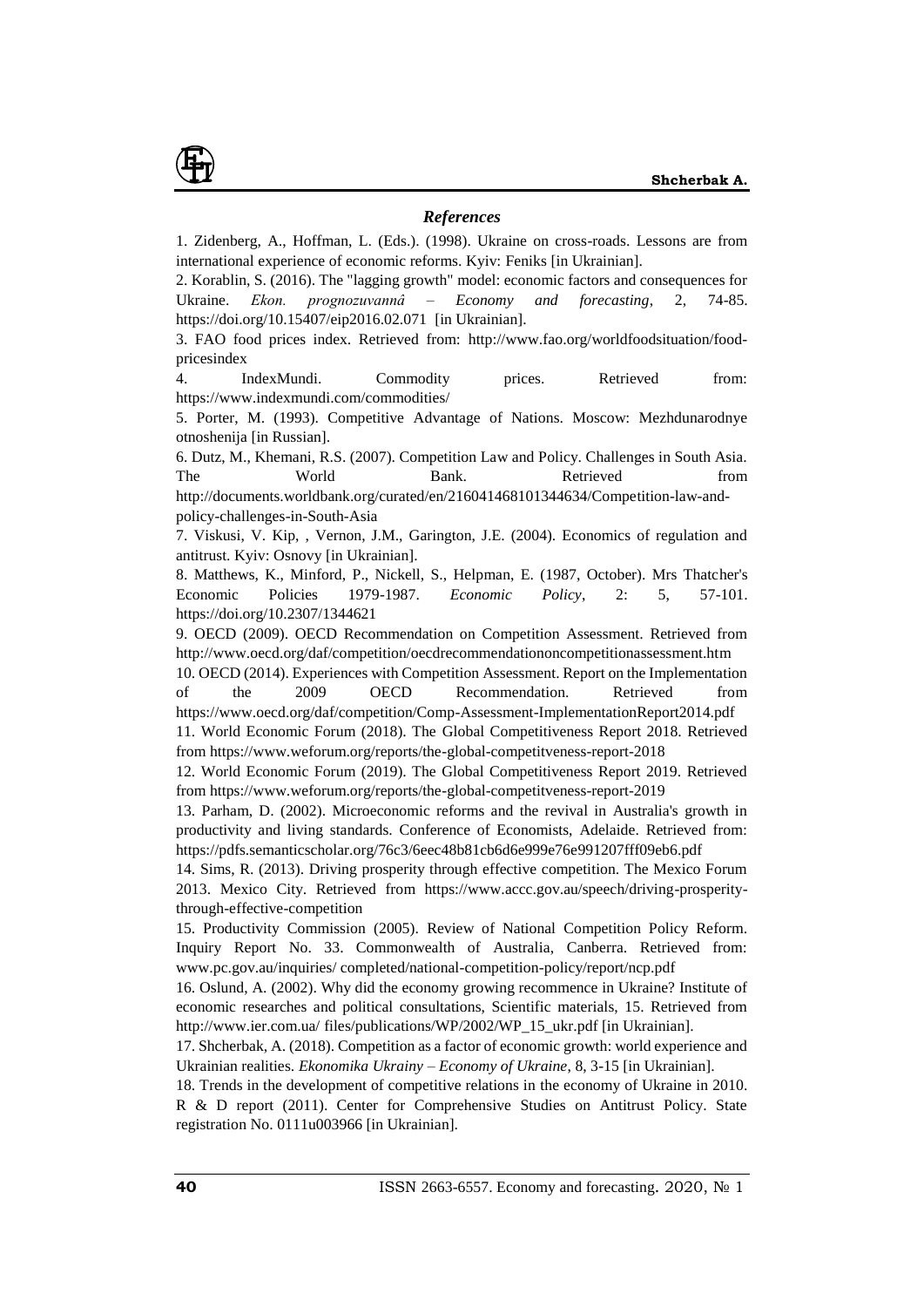

19. Balabushko, O., Betlij, O., Movchan, V. (2018). Crony Capitalism in Ukraine: economic implications. The World Bank. Retrieved from<http://documents.worldbank.org/curated/en/> 4354915 21811321988/pdf/124551-UKRAINIAN- PUBLIC-CronyCapitalismUkraineukr.pdf [in Ukrainian]. 20. Who owns Ukraine's oil and gas fields? Analytical report. Retrieved from https://antac.org.ua/analytics/hto-volodije-naftohazovymy-rodovyschamy-ukrajiny-zvit/ 21. Pop, G., Licetti, M., Gramegna, S. (2019). Reducing Market Distortions for a More Prosperous Ukraine: Proposals for Market Regulation, Competition Policy, and Institutional Reform. The World Bank. Retrieved from http://documents.worldbank.org/curated/en/368301553112891891/Reducing-Market-Distortions-for-a-More-Prosperous-Ukraine-Proposals-for-Market-Regulation-Competition-Policy-and-Institutional-Reform Reducing Market 22. Kryuchkova, I. (2017). A macrostructural institutional scoretable of Ukrainian economy. *Ekon. prognozuvannâ* - *Economy and forecasting*, 2, 7-30. <https://doi.org/10.15407/eip2017.02.007> [in Ukrainian]. 23. Kostusev, A.A. (2004). Competition policy in Ukraine. Kyiv: Vadim Hetman Kyiv National Economic University [in Russian]. 24. Bozo, N.V., Shmat, V.V. (2007). Pyramid of Cheops against the Piza tower. Organizational structures in the oil and gas sector. *JeKO – ECO*, 3, 22-41 [in Russian]. 25. Guidelines for assessing the impact of regulations and draft acts on competition. Approved by the order of the Chairman of the Antimonopoly Committee of Ukraine of 14.11.2017. Retrieved from http://www.amc.gov.ua/amku/control/main/uk/publish/article/86597 [in Ukrainian].

26. Annual Report on State Aid to Ukrainian Business Entities for 2018. Approved by the order of the Antimonopoly Committee of Ukraine of 29.08.2019 No.15-rp. Retrieved from http://www.amc.gov.ua/amku/control/main/uk/publish/article/151616 [in Ukrainian].

*Received 03.01.20. Reviewed 21.02.20. Signed for print 15.06.20.*

*Щербак А.В., канд. екон. наук старший викладач кафедри загальної економічної теорії та економічної політики Одеський національний економічний університет* e-mail: av.shcherbak@gmail.com

# **НАЦІОНАЛЬНА КОНКУРЕНТНА ПОЛІТИКА – ШЛЯХ ДО ЕФЕКТИВНОЇ ЕКОНОМІКИ УКРАЇНИ**

*У статті досліджено причини суттєвої різниці в динаміці ВВП України в 2000–2008 рр. та упродовж останнього десятиліття.* 

*Показано, що масштабні реформи, проведені в розвинених країнах у 1980–1990-ті роки, сприяли порівняно стабільному розвитку економік більшості цих країн протягом майже чверті століття. Надалі ж в економічній політиці наголос був зроблений на стимулювання попиту. Це багато в чому зумовило глибину кризи 2008–2009 рр. і повільне зростання ВВП більшості розвинених країн після неї. Водночас динаміка*